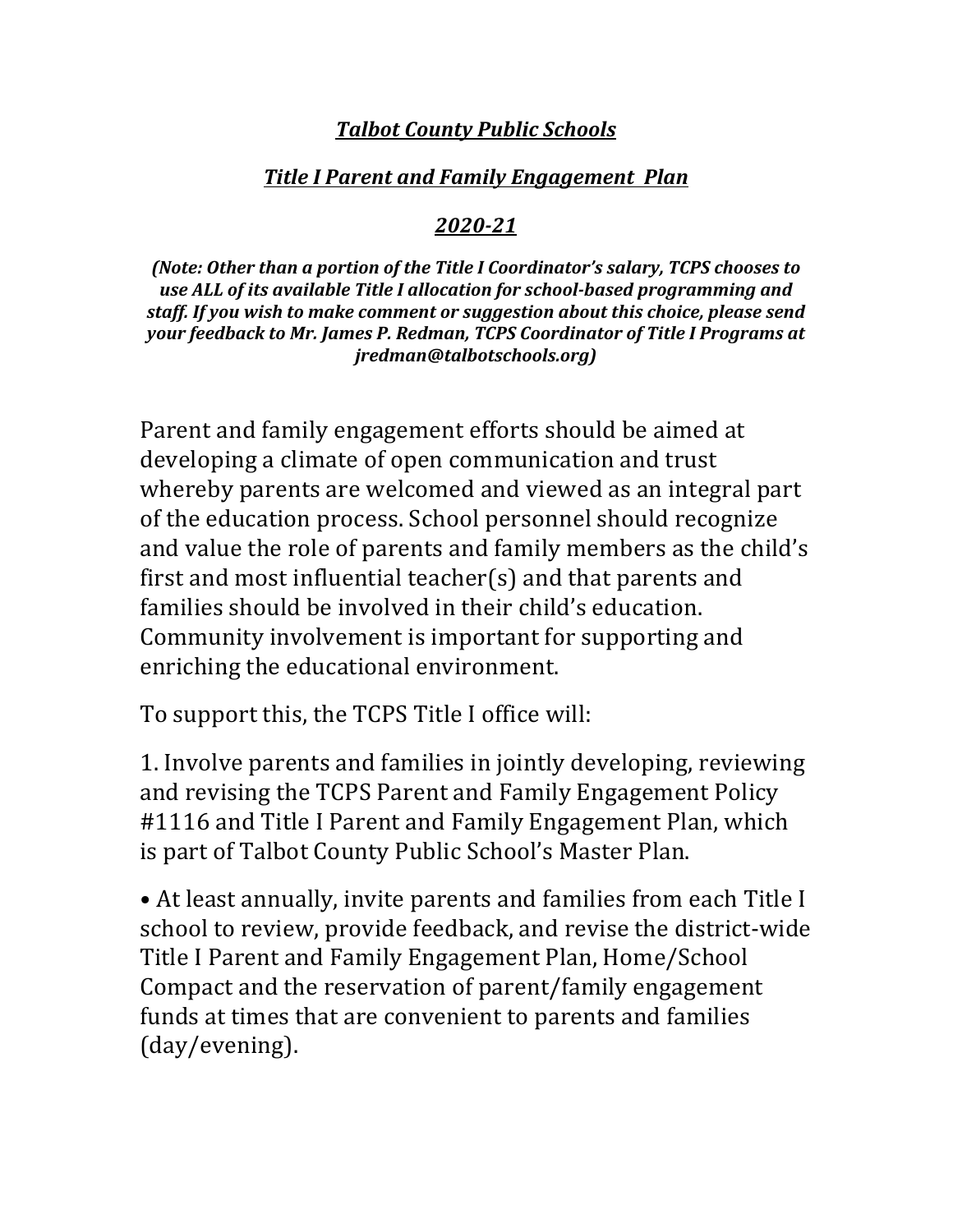- 2. Provide coordination and technical assistance to assist schools in planning and implementing effective parent and family engagement activities to improve student achievement and school performance.
- The Title I Parent & Family Liaison will visit each Title I school bi-annually (twice per year), hold parent and family meetings to develop the school-based plan, monitor and implement the plan and/or provide technical assistance to school staff as needed.
- TCPS will recruit bi-lingual volunteers and community members and train them to be interpreters through a partnership with the Talbot Family Network (Strategic Plan).
- Acclimate all families in accessing information and services to best support their students' education by creating flyers and/or multi-media presentations to help families navigate our school system, update our school websites to be more informative and provide hands-on parent workshops of how to access key information (Strategic Plan).
- 3. Provide assistance to parents and families in understanding Maryland's academic content and student academic achievement standards, state and local academic assessments, Title I requirements as well as how to monitor a child's progress and to work with educators to improve student achievement by:

• Maintaining and updating TCPS website including information on Title I, state academic content and achievement standards, and state and local assessments.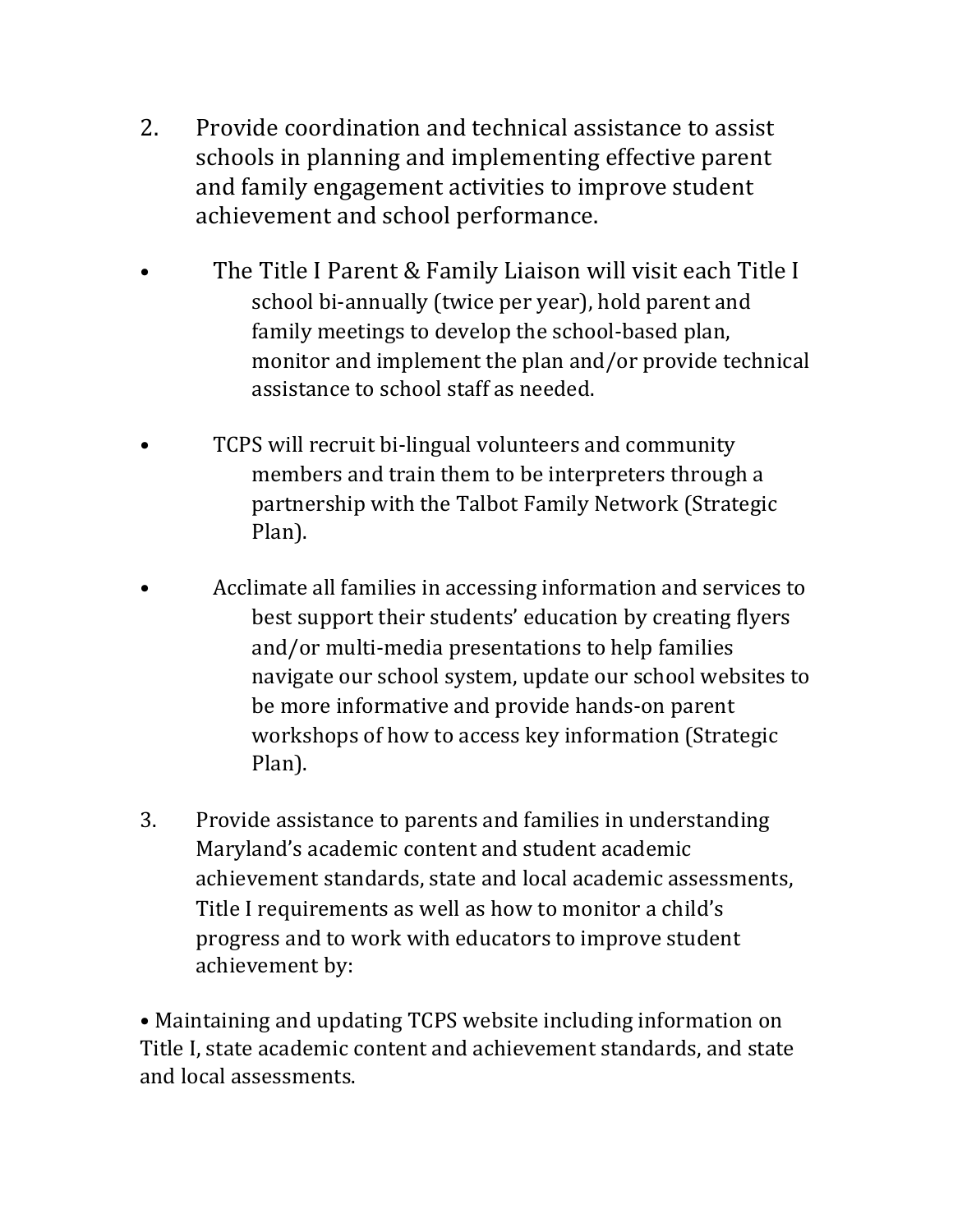- Including the ESSA Title I requirements in the materials which are distributed at the annual Title I school-based meeting for parents and families, school newsletters, and with the parent and family compact information.
- Posting Parent and Family Engagement policies of the Talbot County Public Schools Title I Parent and Family Engagement Plan at each school and on each school's website for parents to view.
- Providing Power School Parent access to parents/guardians, giving parents web- based access to monitor their child's attendance, discipline records and grades.
- Provide training specific to the needs of parents and families of students with disabilities, experiencing homelessness, in foster care, English learners and migratory children.
- 4. The Title I Office, through the efforts of the Title I Parent and Family Engagement Liaison, will provide materials and training to help parents/guardians work with their children to improve achievement.
- At least annually, administer the Title I Parent and Family Interest Survey to help identify and design workshops that encourage and support parental and family engagement.
- Provide tips for parents and families on how to support student learning at home on the TCPS website and in parent-friendly monthly school newsletters.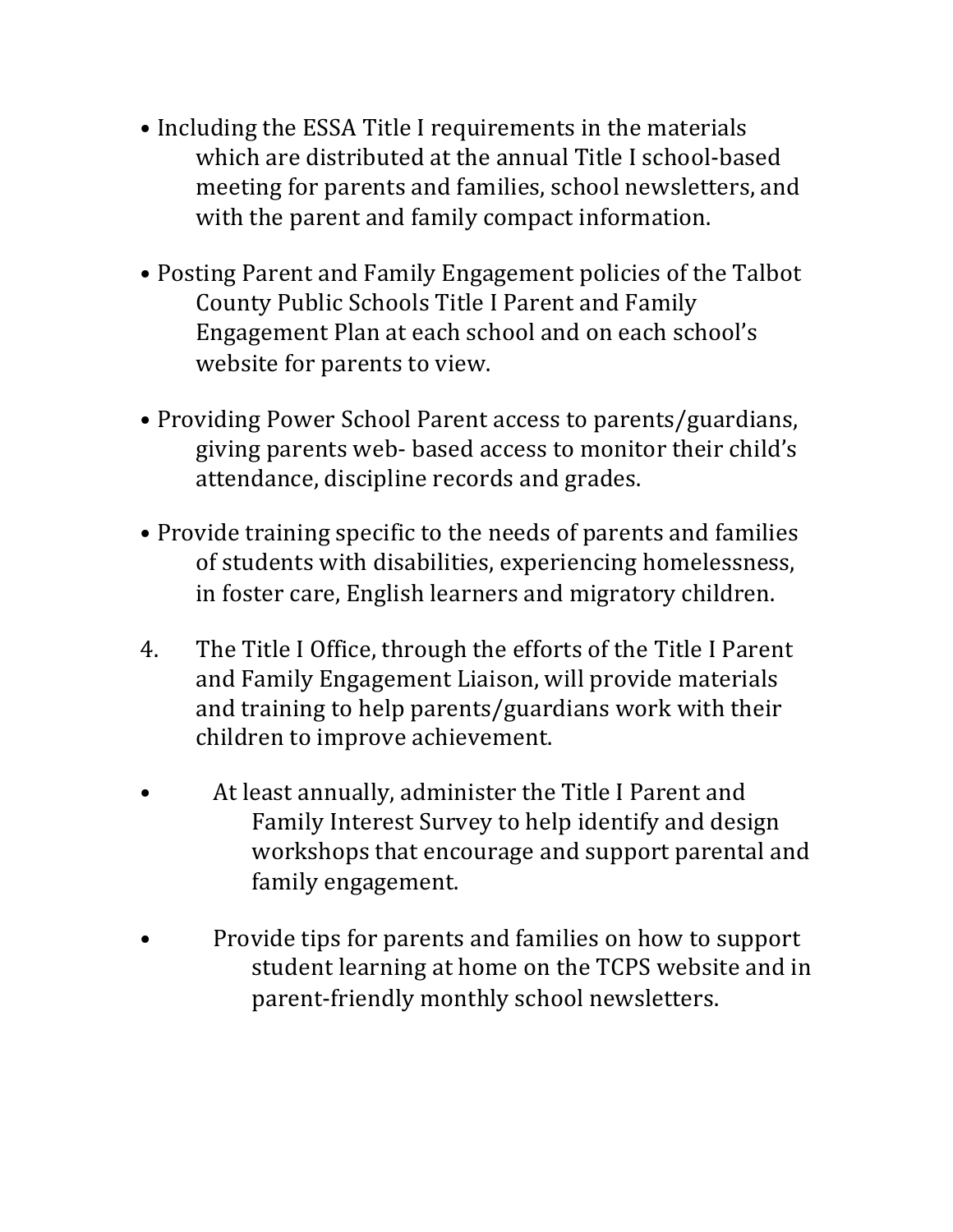- During each semester, ensure that parent outreach activities are held at varied times (day and evening) focused on reading, math, science, MCAP, WIDA and/or technology with distance learning.
- 5. Educate instructional staff, with parental and family assistance, in the contributions of parents and families, and how to reach out and communicate with parents and families as equal partners.
- Include Title I parents on the district Citizens Advisory Committee at the TCPS Board of Education. This committee reviews all policies and communicates the impact of policies upon the lives of families and instructs the Board on how to work more effectively with parents and families.
- Include Title I parents/guardians on the Superintendent's Parent Advisory Council. This committee reviews all policies and communicates the impact of policies upon the lives of families and instructs the Board on how to work more effectively with families.
- Develop intentional strategies to increase engagement of Title I parents and families on school committees. Parent and Family Engagement Supervisor (Title I Coordinator) is directed to research effective practices for parent and family engagement and define opportunities for parent engagement and advertise them (Strategic Plan).
- Conduct a yearly comprehensive Superintendent's parent survey. Parents/guardians are asked to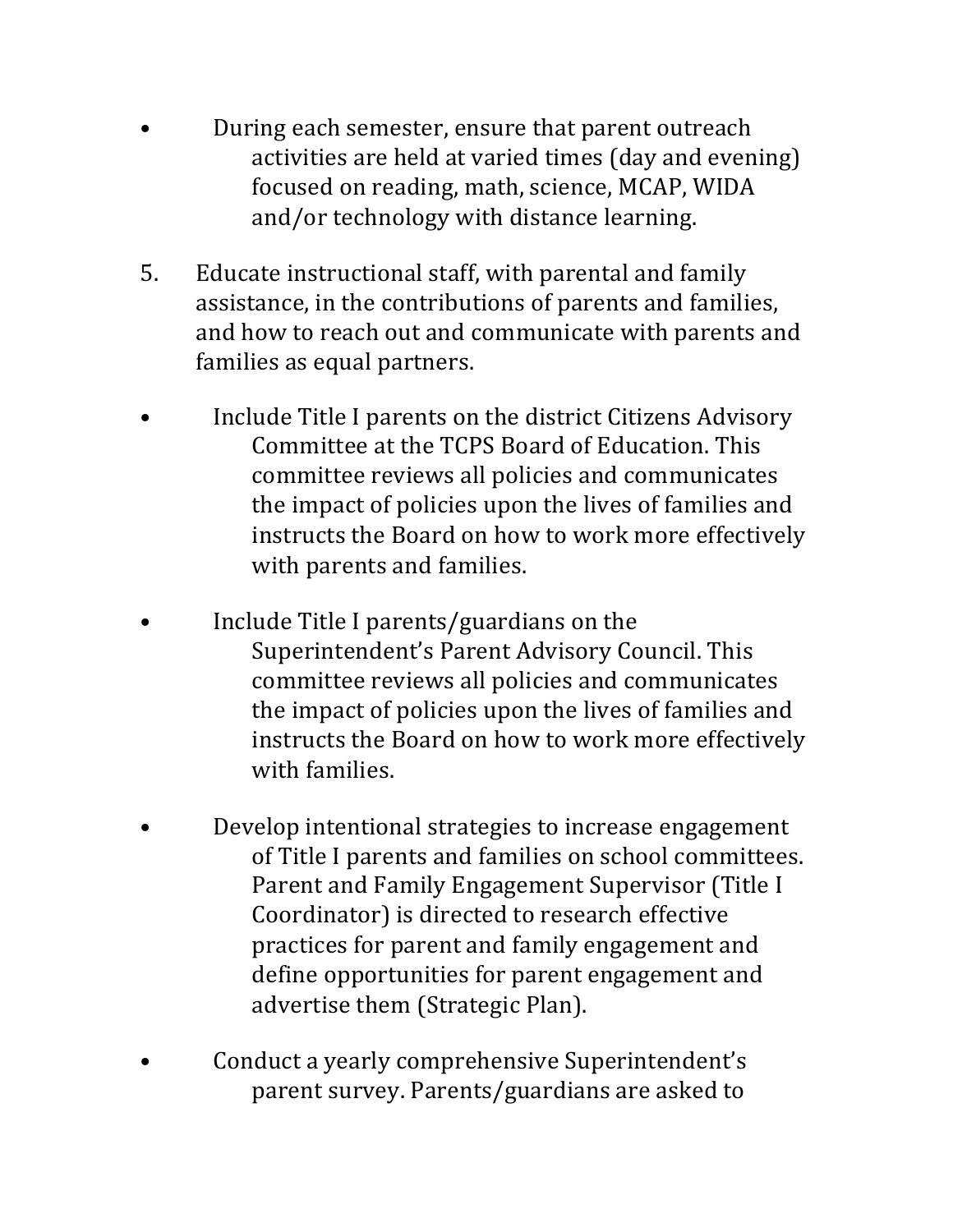evaluate every aspect of the school system and all aspects of their child's education, including parental and family involvement. Parents are also asked to rate priorities for the next budget cycle. Data is broken down by school as well as reported by district. This instrument is utilized to facilitate parental instruction of school staff on how to work with families and teach their children more effectively. The survey is available in Spanish as well as English and is posted on the website.

- Analyze results from the Title I parent/guardian survey and the TCPS District Parent & Family Engagement Evaluation to identify barriers to full participation and to incorporate suggestions for spending PFE funds, as well as identifying professional development topics for faculty and staff on how to communicate with and work with parents and families as equal partners. The TCPS Coordinator of Title I Programs will use the results of the survey and PFE Evaluation to design/revise the Plan, incorporating evidence-based strategies for more effective parental involvement.
- The Title I Parent and Family Engagement Liaison will assist the school staff to host parent walkthroughs in all Title I buildings to check on the school culture regarding parents as visitors and volunteers. Information from the walkthroughs will be shared and discussed with school improvement teams. TCPS School Messenger provides email access to news bulletins and updates for individual schools and the district. TCPS also communicates on Facebook, Instagram and Twitter.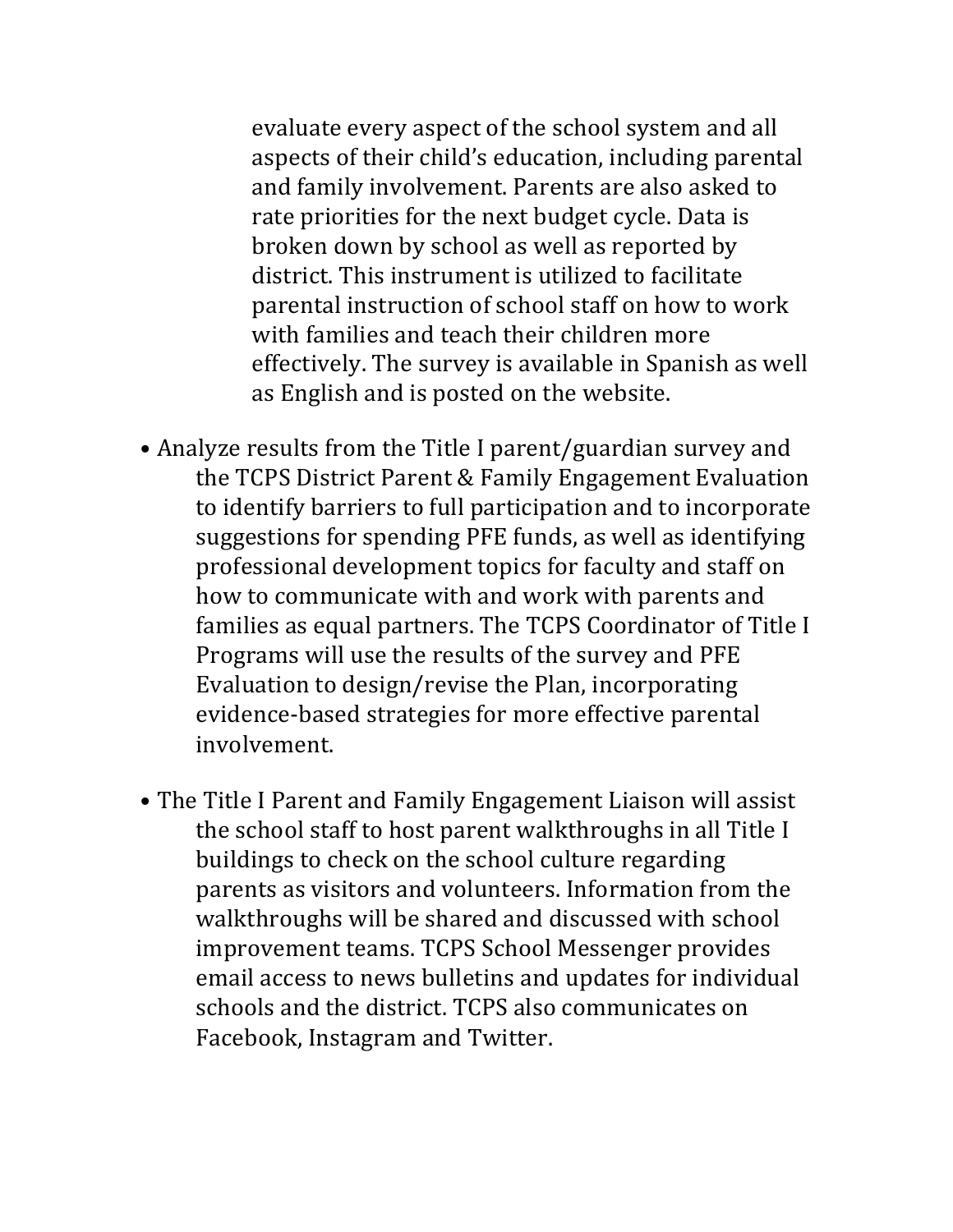- The Superintendent conducts community and parent forums and surveys as part of the budget process to get input.
- The Superintendent conducts forums with community and parents as part of a strategic planning process.
- 6. The Title I office in coordination with the Judy Center, located on the Easton Elementary School campus, will coordinate and integrate parent involvement programs and activities with other programs (Head Start, Early Head Start, public  $pre/K$ , private preschool and child care, Chesapeake Multicultural Resource Center, and BAAM, Inc.) that encourage and support parents and families to more fully participating in the education of their children.
- Provide monthly parent workshops and provides transitioning activities for families as the children move from community early childhood programs into the Easton Elementary and St. Michaels schools.
- Coordinate early childhood services for families and also sponsors summer programs for preschool age children so that services are in place year-round.
- Provide transitioning activities at Easton, Tilghman, St. Michaels and White Marsh Elementary Schools for incoming Pre/K and Kindergarten students.
- 7. Written communication will be provided to parents and families, to the extent possible, in a language and format they can understand (free from educational jargon and acronyms) and translated appropriately.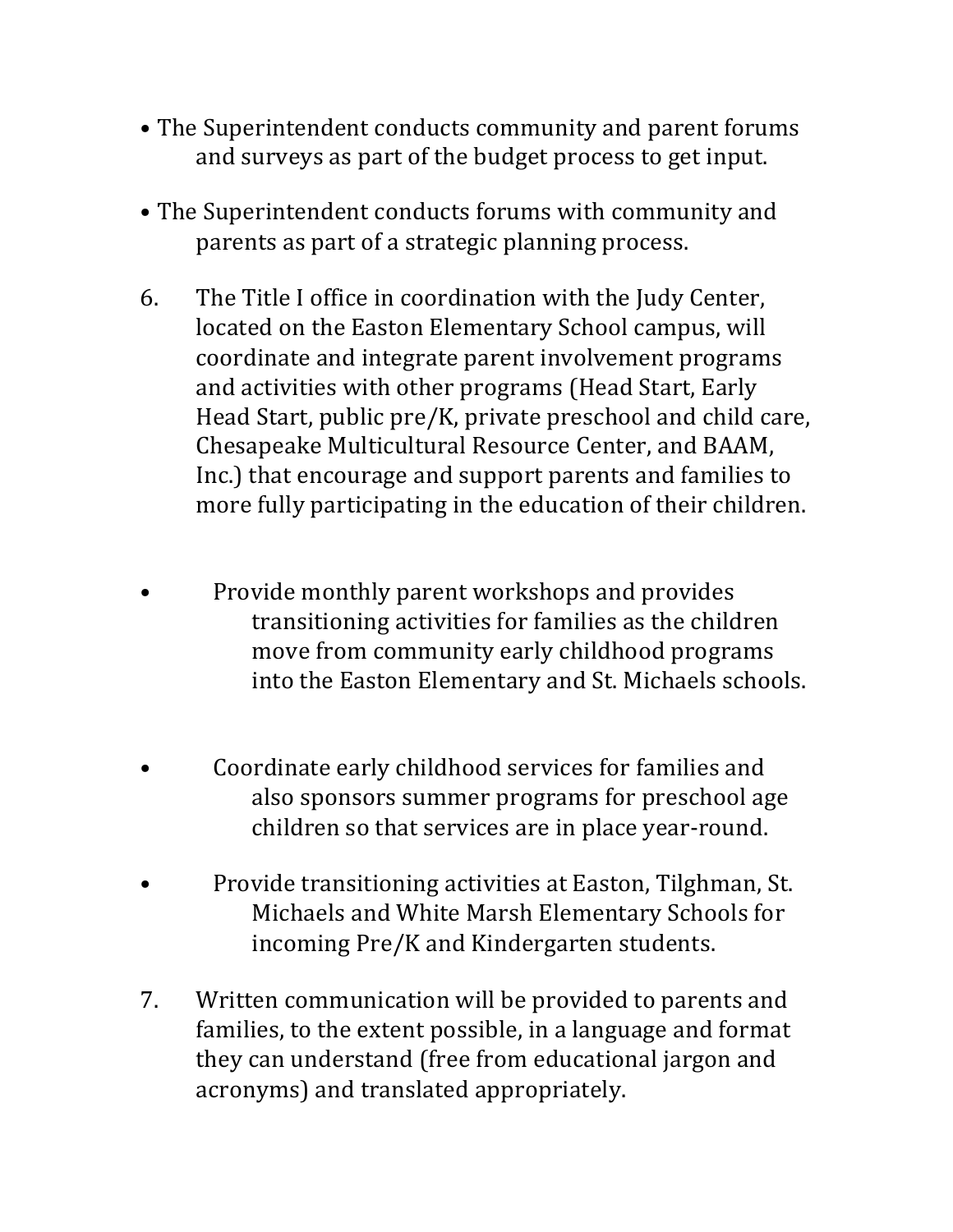- 8. The Title I office will pay reasonable and necessary expenses associated with parental involvement activities, including transportation and child care costs, to enable parents to participate in school-related meetings and training sessions.
- 9. Maximize parental and family involvement and participation in their children's education by arranging school meetings at a variety of times or conducting telephone conferences between teachers and other educators who work directly with participating children and parents/guardians who are unable to attend those conferences at school.
- 10. The Title I Parent and Family Engagement Liaison will meet with each school's Title I parents/guardians to hold focus groups at a variety of times, including both day and evening, to gain parent advice on all matters related to parental involvement in Title I, Part A programs.
- 11. School level data from the Superintendent's Parent Survey will be utilized by the TCPS Title I office to determine technical assistance needed in the schools regarding parent involvement components in their school improvement plans.

Under Section 1116 of the Every Student Succeeds Act (ESSA), Talbot County Public Schools receives additional funding to support student achievement. These Title I funds provide:

- Reading specialists
- Math specialists
- Small group instruction
- Interpretation and translation services
- Parent resource materials and other family support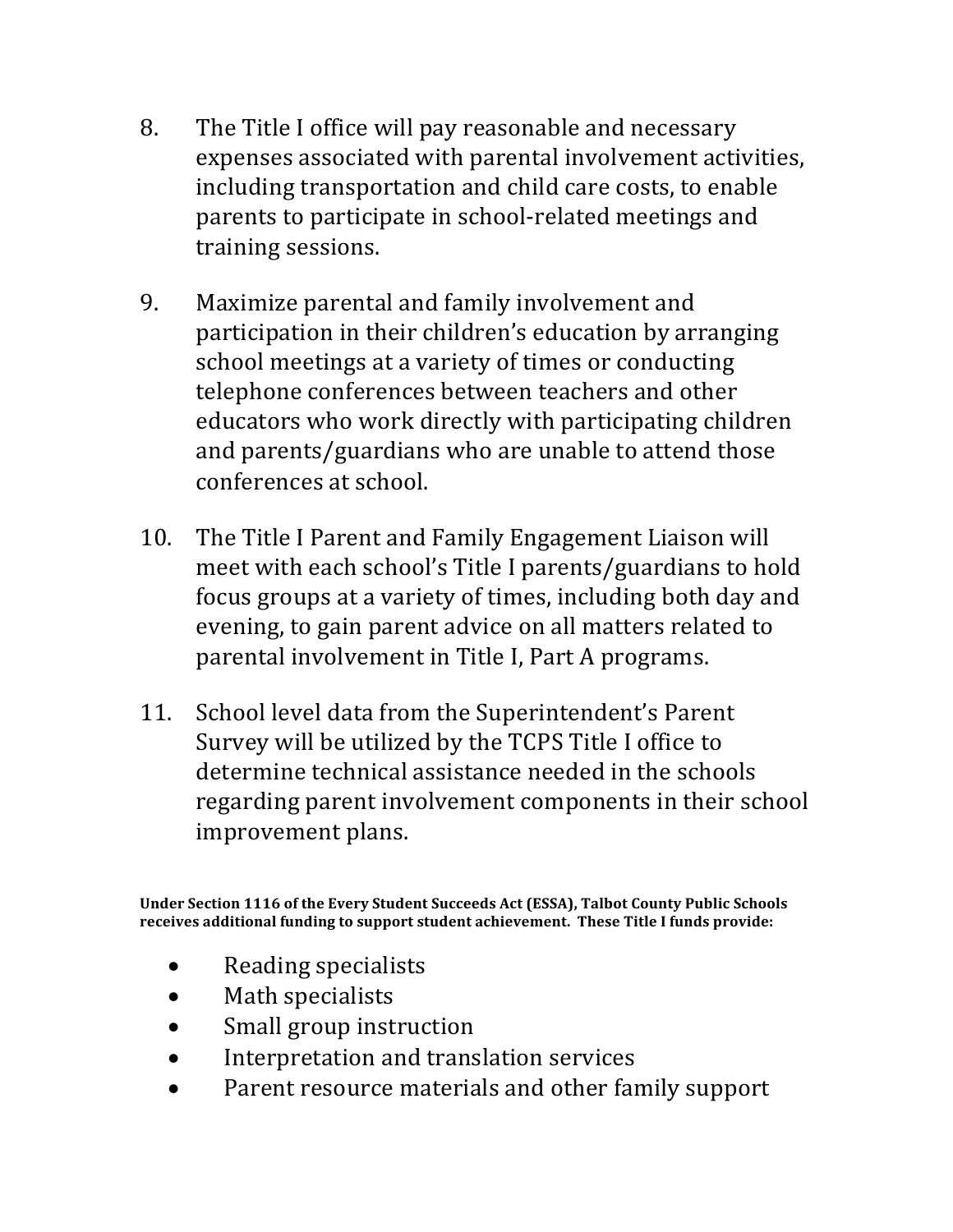# **Parent and Family Engagement Plan Feedback and Evaluation**

Below, you will find the Talbot County Public Schools (TCPS) District Parent & Family Engagement Plan Evaluation for the 2020-21 school year. The annual plan is an important document that is created by parents and staff, and it reflects our commitment to providing our children with a high-quality education in a welcoming and safe environment. Please complete the evaluation and return to your child's school or email our Title I Coordinator, James P. Redman at jredman@talbotschools.org.

Please review carefully  $-$  there are many ways for parents to get involved here in our Title I schools, and your participation is ALWAYS welcome. Parents should make a copy to keep at home.

### **Parent Feedback Form**

#### **Title I Document: TCPS District Parent and Family Engagement Plan**

I have reviewed the TCPS District Parent & Family Engagement Plan and have no comments or feedback at this time

 $\perp$ I have reviewed the TCPS District Parent & Family Engagement Plan and would like to make the following suggestions/comments:

> \_\_\_\_\_\_\_\_\_\_\_\_\_\_\_\_\_\_\_\_\_\_\_\_\_\_\_\_\_\_\_\_\_\_\_\_\_\_\_\_\_\_\_\_\_\_ Parent name (optional)/phone or e-mail

\_\_\_\_\_\_\_\_\_\_\_\_\_\_\_\_\_\_\_\_\_\_\_\_\_\_\_\_\_\_\_\_\_\_\_\_\_\_\_\_\_\_\_\_\_\_ Student's name/Teacher (optional)

Comments can also be submitted at any time via the TCPS website, www.tcps.k12.md.us, or to James P. Redman, TCPS Title I Coordinator at jredman@talbotschools.org or by calling the office at 410-822-0330 ext. 133.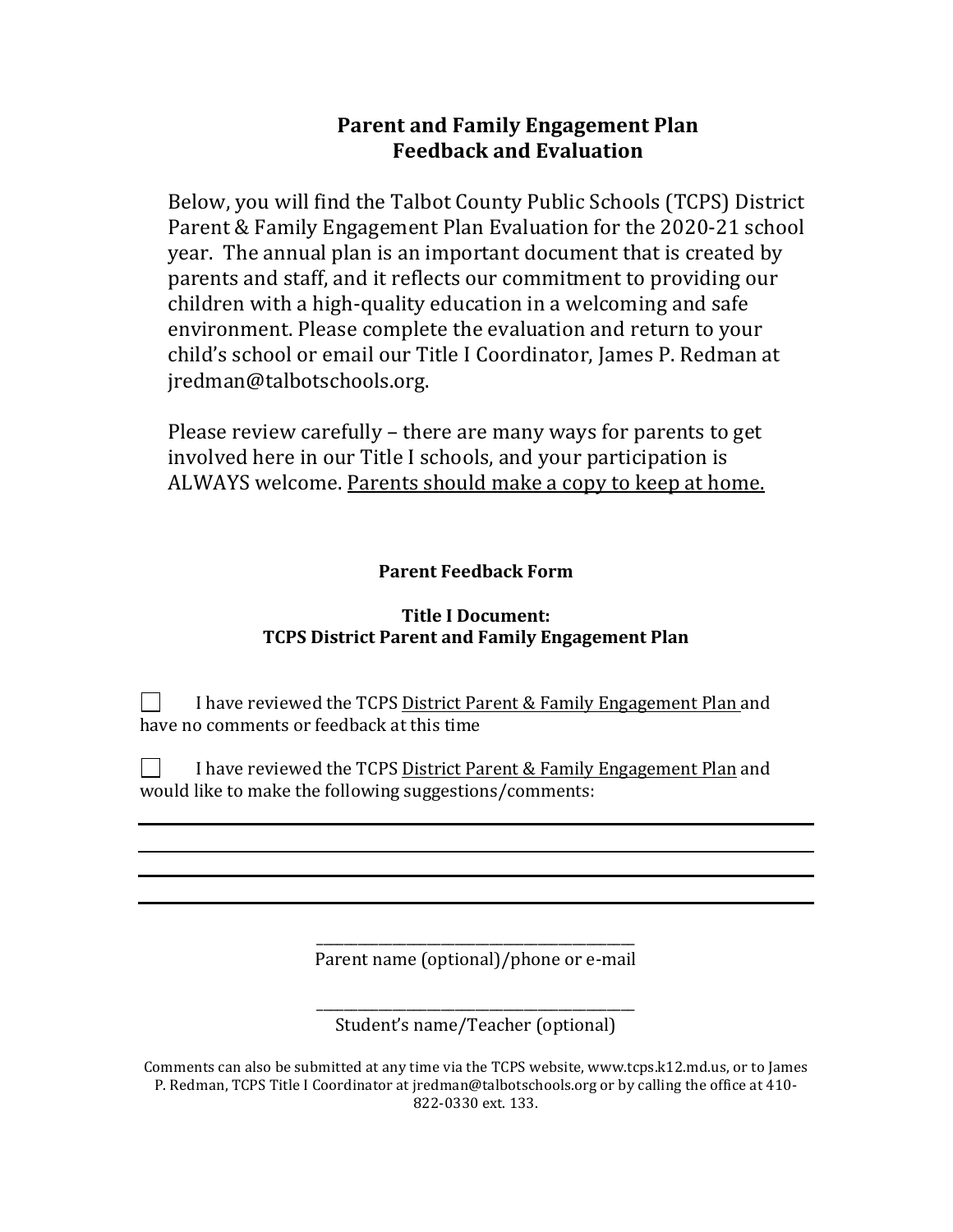### **Evaluation of Plan**

After reviewing the TCPS District Parent and Family Engagement Plan for 2020-21, please complete the following evaluation.

Please rate the following items on a  $1 - 5$  scale, with 1 being the least and 5 being the most.

1. Talbot County Public Schools' (TCPS) Parent and Family Engagement Plan ("Plan") is clearly written and easy to understand.

| not at   | a little | somewhat true | very true |
|----------|----------|---------------|-----------|
| all true | bit true | true          |           |

2. TCPS's Plan is based on the feedback and input from TCPS parents.

| not at   | a little | somewhat | true | very true |
|----------|----------|----------|------|-----------|
| all true | bit true | true     |      |           |

3. TCPS's Plan helps parents better understand the responsibilities of schools in supporting academic achievement.

| not at   | a little | somewhat true | very true |
|----------|----------|---------------|-----------|
| all true | bit true | true          |           |

4. TCPS's plan helps parents better understand the role of Title I in Talbot County Public Schools.

| not at   | a little | somewhat true | very true |
|----------|----------|---------------|-----------|
| all true | bit true | true          |           |

5. The TCPS Plan helps parents understand the role of community partners in their child's education.

| not at   | a little | somewhat | true | very true |
|----------|----------|----------|------|-----------|
| all true | bit true | true     |      |           |

I have the following comments about the TCPS Parent and Family Engagement Plan: